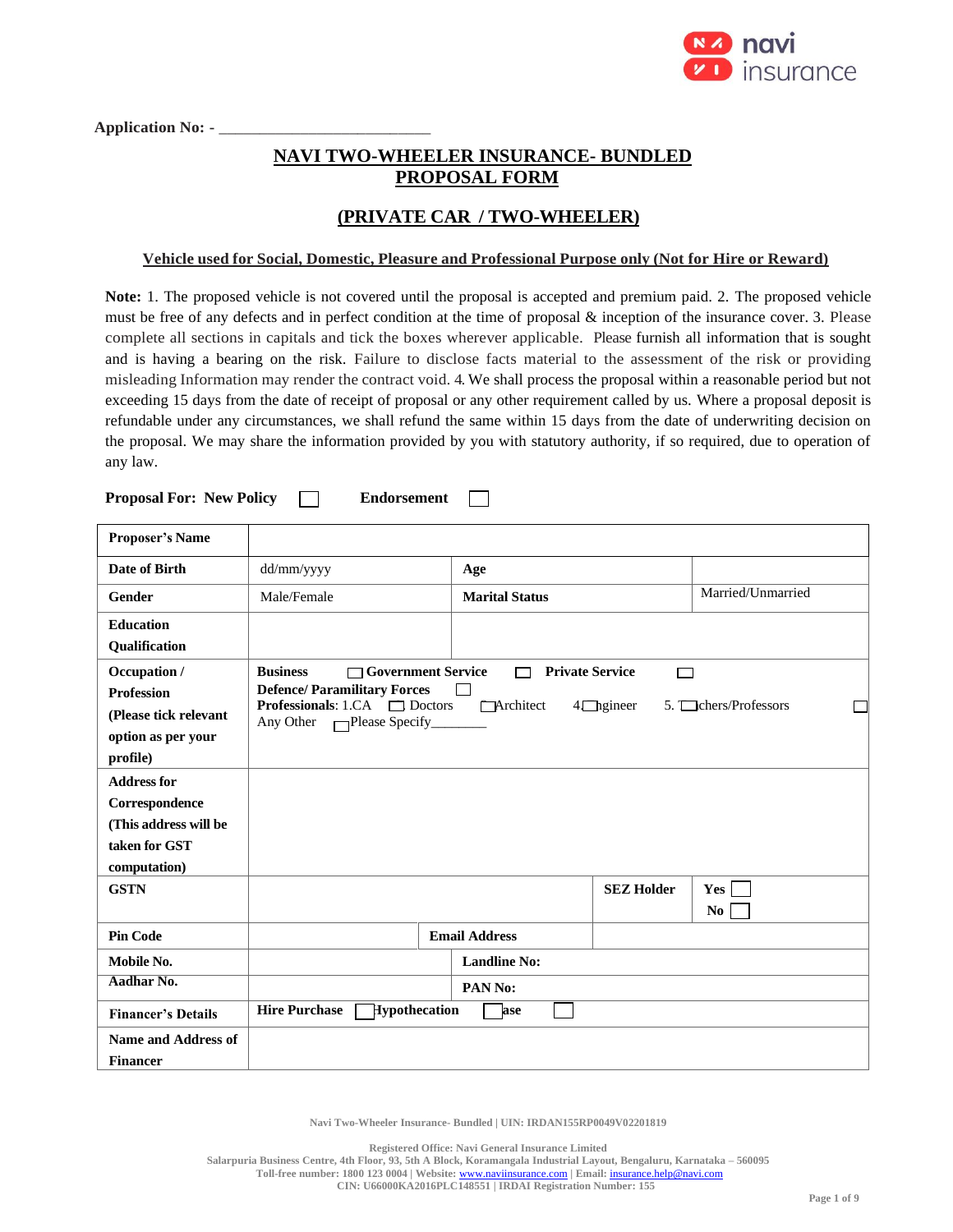

|                            | Package<br><b>Type of Policy Required</b>           |                                                                                |                                          |             |              |      |                                                               |                          |                                                            |                            |
|----------------------------|-----------------------------------------------------|--------------------------------------------------------------------------------|------------------------------------------|-------------|--------------|------|---------------------------------------------------------------|--------------------------|------------------------------------------------------------|----------------------------|
|                            |                                                     | Package (Fire and Theft)<br><b>ckage (Fire only)</b><br>age (Theft only)<br>P. |                                          |             |              |      |                                                               |                          |                                                            |                            |
|                            |                                                     |                                                                                |                                          |             |              |      |                                                               |                          |                                                            |                            |
| <b>Period of Insurance</b> |                                                     | From: --//-- Hrs. on dd/mm/yyyy<br>To: Midnight of dd/mm/yyyy                  |                                          |             |              |      |                                                               |                          |                                                            |                            |
|                            |                                                     |                                                                                |                                          |             |              |      |                                                               |                          |                                                            |                            |
| <b>Details of Vehicle:</b> |                                                     |                                                                                |                                          |             |              |      |                                                               |                          |                                                            |                            |
|                            |                                                     | Whether the vehicle is New or Second Hand at the time of Purchase: New         |                                          |             |              |      | Seco                                                          | Hand                     |                                                            |                            |
|                            | Body Type: ________                                 |                                                                                |                                          |             |              |      |                                                               |                          |                                                            |                            |
| <b>REGN. No</b>            | <b>Engine</b><br>N <sub>0</sub>                     | Chassis<br>No.                                                                 | <b>Year of</b><br><b>Manufa</b><br>cture | <b>Make</b> | <b>Model</b> |      | Date of<br><b>Registration/</b><br>Date of<br><b>Purchase</b> | <b>Cubic</b><br>Capacity | <b>Seating</b><br>Capacity<br><b>Including</b><br>driver & | <b>Fuel</b><br><b>Type</b> |
|                            |                                                     |                                                                                |                                          |             |              |      |                                                               |                          | <b>Side Car</b>                                            |                            |
|                            |                                                     |                                                                                |                                          |             |              |      |                                                               |                          |                                                            |                            |
|                            |                                                     | <b>Registering Authority - Name and location:</b>                              |                                          |             |              |      |                                                               |                          |                                                            |                            |
|                            | <b>Insured Declared Value</b>                       |                                                                                |                                          |             |              |      |                                                               |                          | Amount $(\bar{\mathbf{z}})$                                |                            |
|                            | <b>Insured Declared Value of Vehicle</b>            |                                                                                |                                          |             |              |      |                                                               |                          |                                                            |                            |
|                            |                                                     | Side Car Value (Applicable for Two-Wheeler only)                               |                                          |             |              |      |                                                               |                          |                                                            |                            |
|                            |                                                     | Non-Electrical Accessories (other Than manufacturer fitted)                    |                                          |             |              |      |                                                               |                          |                                                            |                            |
| Sr. No.                    |                                                     | <b>Items Description</b>                                                       |                                          |             |              |      | <b>IDV</b>                                                    |                          |                                                            |                            |
| 1<br>$\sqrt{2}$            |                                                     |                                                                                |                                          |             |              |      |                                                               |                          |                                                            |                            |
| 3                          |                                                     |                                                                                |                                          |             |              |      |                                                               |                          |                                                            |                            |
| <b>Total</b>               |                                                     |                                                                                |                                          |             |              |      |                                                               |                          |                                                            |                            |
|                            |                                                     |                                                                                |                                          |             |              |      |                                                               |                          |                                                            |                            |
|                            |                                                     | Electrical/Electronic Accessories (Other than manufacturer fitted)             |                                          |             |              |      |                                                               |                          |                                                            |                            |
| Sr. No.                    |                                                     | <b>Items Description</b>                                                       |                                          | <b>Make</b> | <b>Model</b> | Year |                                                               | <b>IDV</b>               |                                                            |                            |
| 1.                         |                                                     |                                                                                |                                          |             |              |      |                                                               |                          |                                                            |                            |
|                            | 2.                                                  |                                                                                |                                          |             |              |      |                                                               |                          |                                                            |                            |
| <b>Total</b>               | 3.                                                  |                                                                                |                                          |             |              |      |                                                               |                          |                                                            |                            |
|                            |                                                     |                                                                                |                                          |             |              |      |                                                               |                          |                                                            |                            |
|                            | External CNG/LPG kit (Not Provided by manufacturer) |                                                                                |                                          |             |              |      |                                                               |                          |                                                            |                            |
| <b>Total IDV</b>           |                                                     |                                                                                |                                          |             |              |      |                                                               |                          |                                                            |                            |

**Navi Two-Wheeler Insurance- Bundled | UIN: IRDAN155RP0049V02201819**

**Registered Office: Navi General Insurance Limited**

**Salarpuria Business Centre, 4th Floor, 93, 5th A Block, Koramangala Industrial Layout, Bengaluru, Karnataka – 560095**

**Toll-free number: 1800 123 0004 | Website:** [www.naviinsurance.com](http://www.naviinsurance.com/) **| Email:** [insurance.help@navi.com](mailto:insurance.help@navi.com)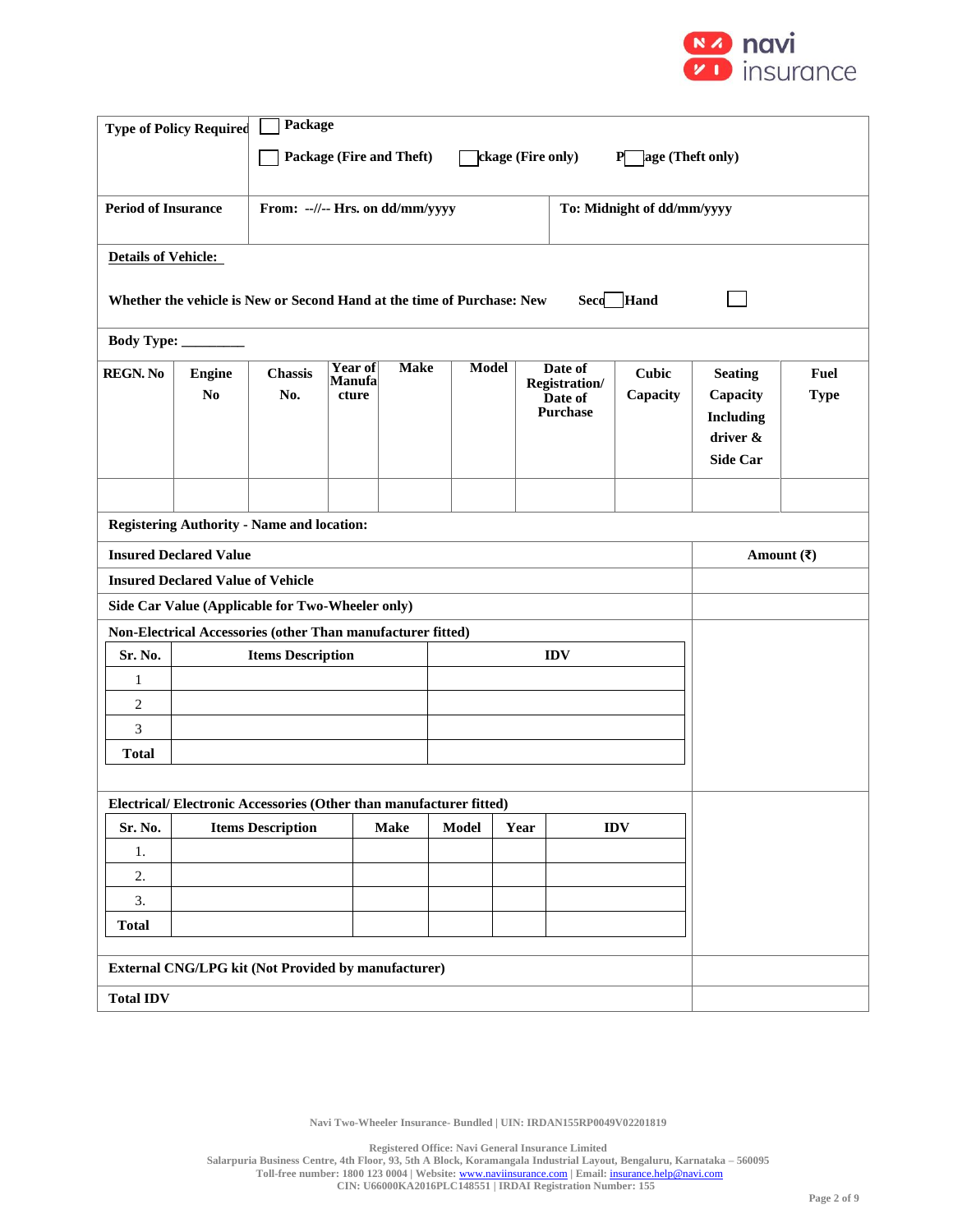

#### **Note:**

The Insured's Declared Value (IDV) of the vehicle will be deemed to be the 'SUM INSURED' for the purpose of this tariff and it will be fixed at the commencement of each policy period for each insured vehicle.

The IDV of the vehicle is to be fixed on the basis of manufacturers listed selling price of the brand and model as the vehicle proposed for insurance at the commencement of insurance /renewal, and adjusted for depreciation (as per schedule specified below). The IDV of the side car(s) and / or accessories, if any, fitted to the vehicle but not included in the manufacturer's listed selling price of the vehicle is / are also likewise to be fixed.

The schedule of age-wise depreciation as shown below is applicable for the purpose of Total Loss/ Constructive Total Loss (TL/ CTL) claims only. A vehicle will be considered to be a CTL where the aggregate cost of retrieval and / or repair of the vehicle subject to terms and conditions of the policy exceeds 75% of the IDV.

| <b>AGE OF VEHICLE</b>                       | % OF DEPRECIATION FOR<br><b>FIXING IDV</b> |
|---------------------------------------------|--------------------------------------------|
| Not exceeding 6 months                      | 5%                                         |
| Exceeding 6 months but not exceeding 1 year | 1.5%                                       |
| Exceeding 1 year but not exceeding 2 years  | 20%                                        |
| Exceeding 2 year but not exceeding 3 years  | 30%                                        |
| Exceeding 3 year but not exceeding 4 years  | 40%                                        |
| Exceeding 4 year but not exceeding 5 years  | 50%                                        |
|                                             |                                            |

**Note.** IDV of obsolete models of vehicles (i.e. Models which the manufacturers have discontinued to manufacture) and vehicles beyond 5 years of age will be determined on the basis of an understanding between the insurer and the insured.

#### **PREVIOUS INSURER DETAILS**

| <b>Previous</b>                                                                                                 | Type of                             | <b>Name of</b>                         |  | NCB in        | <b>Policy Expiry Date</b> | Did you                  | <b>NCB</b> % Eligible                           |
|-----------------------------------------------------------------------------------------------------------------|-------------------------------------|----------------------------------------|--|---------------|---------------------------|--------------------------|-------------------------------------------------|
| Policy No                                                                                                       | <b>Policy</b>                       | Insurer &                              |  | last year     |                           | claim                    | (provide proof or                               |
|                                                                                                                 | Package<br>/TP                      | <b>Servicing</b><br><b>Branch Code</b> |  | <b>Policy</b> |                           | Last year?<br>Yes/No. If | declaration at the end<br>of the proposal form) |
|                                                                                                                 |                                     | or Address                             |  |               |                           | yes, please              |                                                 |
|                                                                                                                 |                                     |                                        |  |               |                           | provide                  |                                                 |
|                                                                                                                 |                                     |                                        |  |               |                           | claim<br>amount.         |                                                 |
|                                                                                                                 |                                     |                                        |  |               |                           |                          |                                                 |
|                                                                                                                 |                                     |                                        |  |               |                           |                          |                                                 |
|                                                                                                                 |                                     |                                        |  |               |                           |                          |                                                 |
|                                                                                                                 |                                     |                                        |  |               |                           |                          |                                                 |
|                                                                                                                 |                                     |                                        |  |               |                           |                          |                                                 |
| Claim Lodged in past 3 years                                                                                    |                                     | <b>Year 1</b>                          |  | Year 2        |                           | Year 3                   |                                                 |
|                                                                                                                 |                                     |                                        |  |               |                           |                          |                                                 |
| No. of claims                                                                                                   |                                     |                                        |  |               |                           |                          |                                                 |
| Amount                                                                                                          |                                     |                                        |  |               |                           |                          |                                                 |
| Has any Insurance Company Ever Declined/Cancelled /Refused Renewal/Imposed special condition or excess – Yes/No |                                     |                                        |  |               |                           |                          |                                                 |
|                                                                                                                 | If Yes, reason and details thereof: |                                        |  |               |                           |                          |                                                 |
|                                                                                                                 |                                     |                                        |  |               |                           |                          |                                                 |

**Navi Two-Wheeler Insurance- Bundled | UIN: IRDAN155RP0049V02201819**

**Registered Office: Navi General Insurance Limited**

**Salarpuria Business Centre, 4th Floor, 93, 5th A Block, Koramangala Industrial Layout, Bengaluru, Karnataka – 560095**

**Toll-free number: 1800 123 0004 | Website:** [www.naviinsurance.com](http://www.naviinsurance.com/) **| Email:** [insurance.help@navi.com](mailto:insurance.help@navi.com)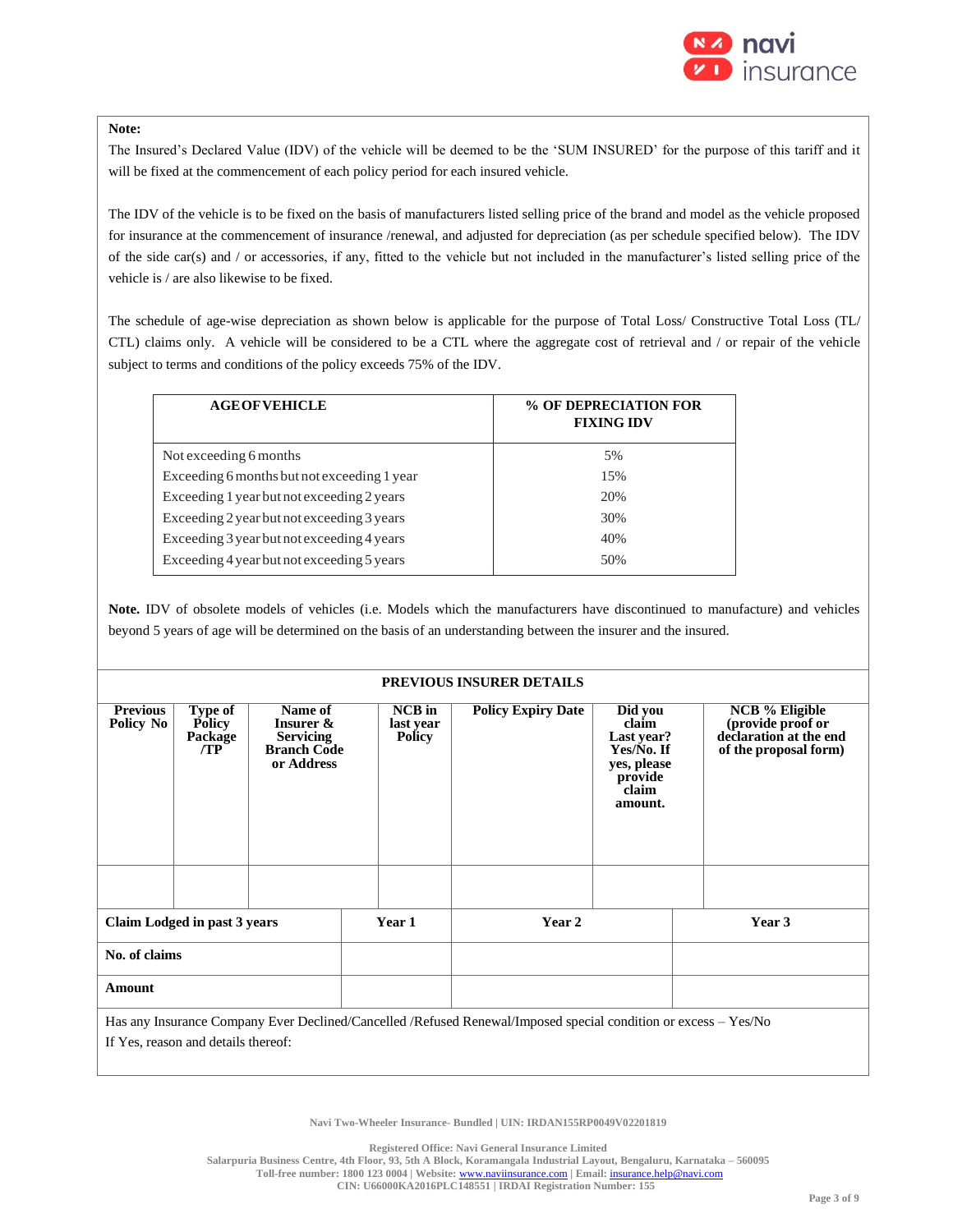

| <b>OTHER INFORMATION</b><br>(Tick on relevant option and provide details wherever applicable)                                                                                                                        |                                                                                             |  |  |  |
|----------------------------------------------------------------------------------------------------------------------------------------------------------------------------------------------------------------------|---------------------------------------------------------------------------------------------|--|--|--|
| Average Yearly Usage (in KM's)                                                                                                                                                                                       |                                                                                             |  |  |  |
| <b>Current Odometer Rating</b>                                                                                                                                                                                       |                                                                                             |  |  |  |
| City where vehicle will be driven                                                                                                                                                                                    |                                                                                             |  |  |  |
| Are you an existing customer of Navi<br><b>General Insurance?</b>                                                                                                                                                    | Yes/No<br>or<br>Customer ID                                                                 |  |  |  |
| Is any other Private car/two-Wheeler<br>belonging to your family insured with us?                                                                                                                                    | Yes/No<br>(Family means Father, Mother, Self, Spouse, Children)                             |  |  |  |
| Do you wish to share your Credit Score<br>with us?                                                                                                                                                                   | Yes/No                                                                                      |  |  |  |
| Is your vehicle fitted with Telematics<br>Device?                                                                                                                                                                    | Yes/No - If yes are you willing to share device data if required by company?<br>(Yes/No)    |  |  |  |
| Do you wish to provide photograph of your<br>vehicle?<br>If yes, please provide/upload minimum<br>four photographs of all 4 sides of the vehicle<br>taken on the date of proposal through our<br>mobile application. | Yes/No                                                                                      |  |  |  |
| Voluntary Excess: Do you wish to opt for<br>Voluntary Excess over and above the<br>Compulsory Deductible mentioned below:<br>Two Wheelers - Rs.100<br>Private Car----                                                | $Yes/No - If yes, please specify the amount$<br>For Two Wheelers: Rs 500/750/1000/1500/3000 |  |  |  |
| Not Exceeding 1500 CC - Rs.1000<br>Exceeding 1500 CC - Rs.2000                                                                                                                                                       | For Private Cars: Rs 2500/5000/7500/15000                                                   |  |  |  |
| ANY OTHER RELVANT INFORMATION                                                                                                                                                                                        |                                                                                             |  |  |  |

**Navi Two-Wheeler Insurance- Bundled | UIN: IRDAN155RP0049V02201819**

**Registered Office: Navi General Insurance Limited**

 $\mathbf{I}$ 

**Salarpuria Business Centre, 4th Floor, 93, 5th A Block, Koramangala Industrial Layout, Bengaluru, Karnataka – 560095**

**Toll-free number: 1800 123 0004 | Website:** [www.naviinsurance.com](http://www.naviinsurance.com/) **| Email:** [insurance.help@navi.com](mailto:insurance.help@navi.com)

**CIN: U66000KA2016PLC148551 | IRDAI Registration Number: 155**

۰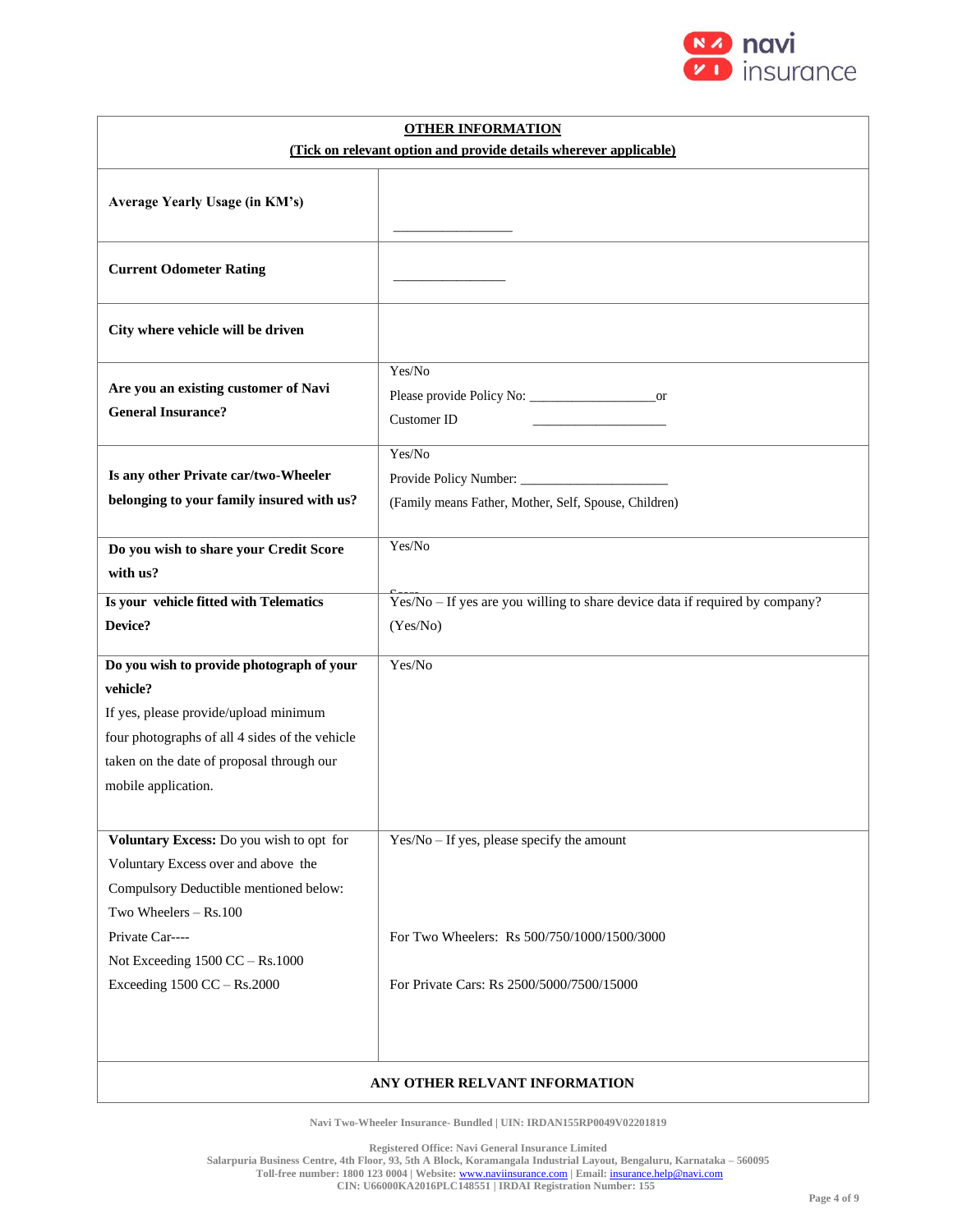

| Is any of these applicable:   |                                                                                       |                                                                  |                  |            |                   |                  |           |  |  |
|-------------------------------|---------------------------------------------------------------------------------------|------------------------------------------------------------------|------------------|------------|-------------------|------------------|-----------|--|--|
| 1.                            | Vehicle being run by non-conventional                                                 | Yes/No                                                           |                  |            |                   |                  |           |  |  |
| source                        |                                                                                       | If yes, please specify details (RC copy will be needed as proof) |                  |            |                   |                  |           |  |  |
| 2.                            | Vehicle will be used for driving tuitions                                             | Yes/No                                                           |                  |            |                   |                  |           |  |  |
| 3.                            | Whether vehicle is certified as Vintage                                               |                                                                  |                  |            |                   |                  |           |  |  |
|                               | car by Vintage and Classic Car Club of                                                | Yes/No                                                           |                  |            |                   |                  |           |  |  |
| India.                        |                                                                                       |                                                                  |                  |            |                   |                  |           |  |  |
| 4.                            | Vehicle is Specially designed for use of                                              |                                                                  |                  |            |                   |                  |           |  |  |
|                               | blind / Handicapped / Mentally                                                        |                                                                  |                  |            |                   |                  |           |  |  |
|                               | <b>Challenged Person and duly endorsed in</b>                                         | Yes/No                                                           |                  |            |                   |                  |           |  |  |
|                               | <b>Registration Certificate</b>                                                       |                                                                  |                  |            |                   |                  |           |  |  |
| 5.                            | Use of vehicle limited to own premises?                                               |                                                                  |                  |            |                   |                  |           |  |  |
| 6.<br><b>Glass Tank</b>       | Whether the vehicle is fitted with Fibre                                              | Yes/No                                                           |                  |            |                   |                  |           |  |  |
| 7.                            | Is the vehicle fitted with Anti-Theft                                                 | Yes/No                                                           |                  |            |                   |                  |           |  |  |
|                               | device approved by ARAI?                                                              |                                                                  |                  |            |                   |                  |           |  |  |
| 8.                            | <b>Imported Vehicle without Custom Duty</b>                                           | Yes/No                                                           |                  |            |                   |                  |           |  |  |
| 9.                            | Loss of accessories by Burglary, House                                                |                                                                  |                  |            |                   |                  |           |  |  |
|                               | breaking and theft (Applicable only for                                               | Yes/No                                                           |                  |            |                   |                  |           |  |  |
| Two-Wheeler)                  |                                                                                       |                                                                  |                  |            |                   |                  |           |  |  |
|                               | 10. Are you member of Auto/mobile                                                     | Yes/No                                                           |                  |            |                   |                  |           |  |  |
|                               | <b>Association of India?</b>                                                          |                                                                  |                  |            |                   |                  |           |  |  |
|                               |                                                                                       |                                                                  |                  |            |                   |                  |           |  |  |
|                               |                                                                                       | Yes/No, If yes Please state:                                     |                  |            |                   |                  |           |  |  |
|                               |                                                                                       | Name of Association: _____<br>1.                                 |                  |            | 2. Membership No. |                  |           |  |  |
|                               |                                                                                       | 2.                                                               |                  |            |                   |                  |           |  |  |
|                               | Do you wish to restrict TPPD cover to<br><b>Statutory limit of Rs.6000/-only?</b>     | Yes / No                                                         |                  |            |                   |                  |           |  |  |
|                               | (Two-Wheeler Policy Limit - Rs1 lakh                                                  |                                                                  |                  |            |                   |                  |           |  |  |
|                               | Private Car Policy Limit - Rs7.5 lakh)                                                |                                                                  |                  |            |                   |                  |           |  |  |
|                               |                                                                                       |                                                                  |                  |            |                   |                  |           |  |  |
|                               | <b>Geographical Area extension:</b><br>(Please select countries you wish to cover)    | Bangladesh, Nepal, Bhutan, Pakistan, Maldives, Sri Lanka         |                  |            |                   |                  |           |  |  |
|                               |                                                                                       |                                                                  |                  |            |                   |                  |           |  |  |
| <b>Details of Driver</b>      |                                                                                       | Self/Father/Mother/Brother/                                      |                  | Driving    |                   |                  |           |  |  |
| <b>Owner Driver</b>           |                                                                                       |                                                                  |                  |            |                   | Age              |           |  |  |
| Others                        |                                                                                       | Sister/Son/Daughter/Others                                       |                  | Experience |                   |                  |           |  |  |
|                               | If Others, please specify relation to insured:                                        |                                                                  |                  |            |                   |                  |           |  |  |
|                               |                                                                                       |                                                                  |                  |            |                   |                  |           |  |  |
|                               |                                                                                       | (Please fill in the details)                                     |                  |            |                   |                  |           |  |  |
|                               | Any Physical infirmity/defective vision or<br><b>Hearing?</b> If yes provide details: |                                                                  |                  |            |                   |                  |           |  |  |
|                               | Provide details of any Accident or                                                    |                                                                  |                  |            |                   |                  |           |  |  |
| <b>Impending Prosecution.</b> |                                                                                       | Drivers Name                                                     | Date of Accident |            |                   | Circumstances of | Loss/Cost |  |  |
|                               |                                                                                       |                                                                  |                  |            |                   | Accident         | Rs.       |  |  |
|                               |                                                                                       |                                                                  |                  |            |                   |                  |           |  |  |
|                               |                                                                                       |                                                                  |                  |            |                   |                  |           |  |  |
|                               |                                                                                       |                                                                  |                  |            |                   |                  |           |  |  |

**Registered Office: Navi General Insurance Limited**

**Salarpuria Business Centre, 4th Floor, 93, 5th A Block, Koramangala Industrial Layout, Bengaluru, Karnataka – 560095**

**Toll-free number: 1800 123 0004 | Website:** [www.naviinsurance.com](http://www.naviinsurance.com/) **| Email:** [insurance.help@navi.com](mailto:insurance.help@navi.com)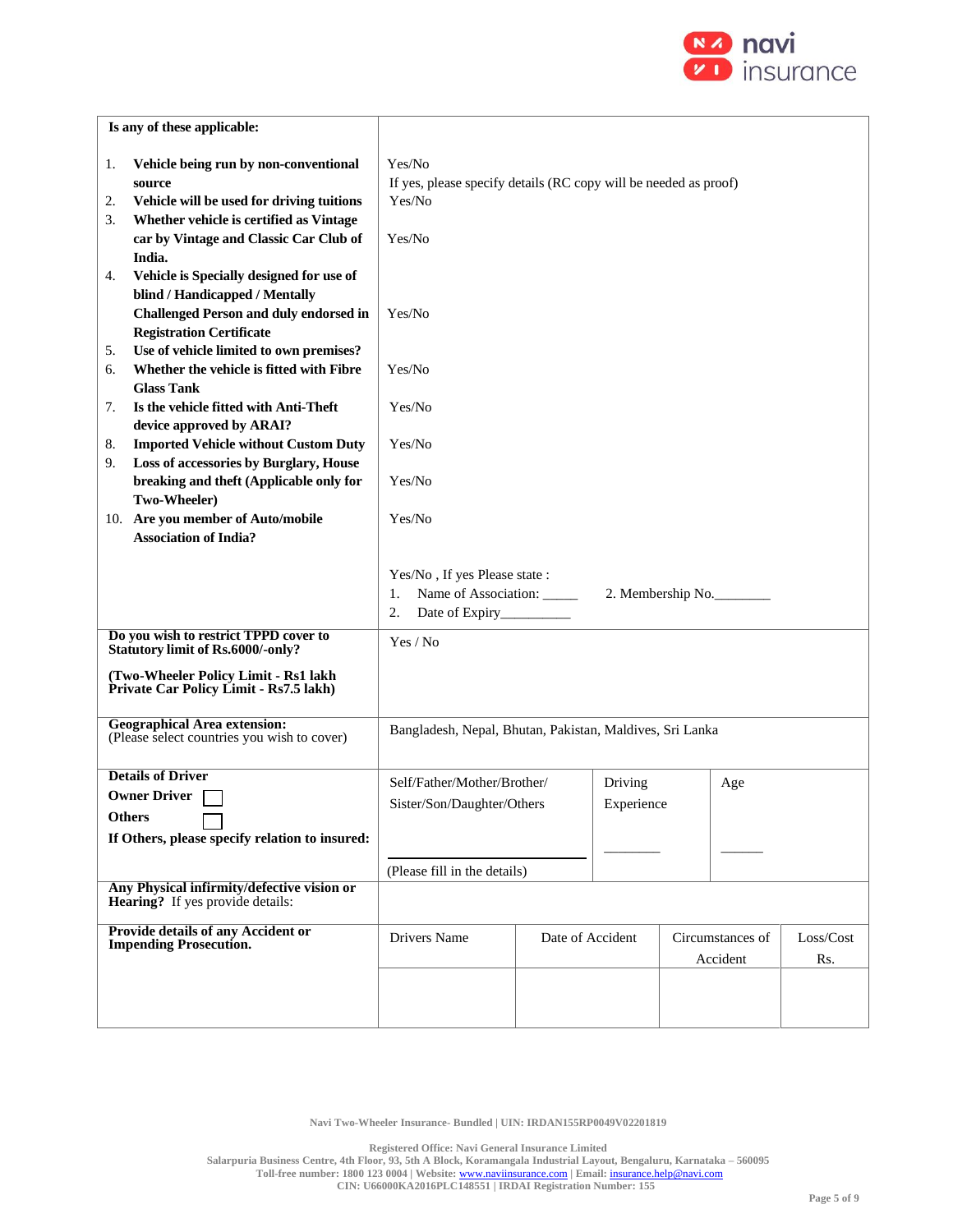

|                                                                                                                                                                                                                       | <b>Additional Covers Required</b> |                                   |                                  |              |                                 |                                            |  |  |
|-----------------------------------------------------------------------------------------------------------------------------------------------------------------------------------------------------------------------|-----------------------------------|-----------------------------------|----------------------------------|--------------|---------------------------------|--------------------------------------------|--|--|
| Do you wish to cover your legal liability towards?<br>Yes/No.                                                                                                                                                         |                                   |                                   |                                  |              |                                 |                                            |  |  |
| <b>Paid Driver</b>                                                                                                                                                                                                    |                                   |                                   | Yes /No                          |              |                                 |                                            |  |  |
| <b>Unnamed Employees (IMT 29)</b>                                                                                                                                                                                     |                                   |                                   | No. of Employees:                |              |                                 |                                            |  |  |
| <b>Unnamed Workmen (In addition to WC</b><br>liability)                                                                                                                                                               |                                   |                                   | No. of Workmen:                  |              |                                 |                                            |  |  |
| Soldier/Sailor/Airman employed as driver<br>in private capacity (Only for Private Car)                                                                                                                                |                                   |                                   |                                  |              |                                 |                                            |  |  |
| PA cover to Unnamed Passengers/Pillion<br>rider<br>Private Cars - Max 2 lakh per person<br>Two-Wheeler - Max Rs. 1 lakh per person<br>(In multiples of Rs. 10,000 for Seating<br>capacity as per RC including driver) |                                   |                                   | Yes / No<br>CSI:<br>(Per Person) |              |                                 |                                            |  |  |
| PA cover to Paid Driver/Cleaner/Conductor                                                                                                                                                                             |                                   | Yes / No<br>No of Persons<br>CSI: |                                  |              |                                 |                                            |  |  |
| Do you wish to include Personal Accident cover for named persons? If YES, give name and Sum Insured opted for:                                                                                                        |                                   |                                   |                                  |              |                                 |                                            |  |  |
| <b>Name</b><br>1)                                                                                                                                                                                                     | <b>CSI</b> opted<br>(Rs.)         |                                   | <b>Nominee</b>                   | Relationship | Name of the<br><b>Appointee</b> | <b>Relationship with</b><br><b>Nominee</b> |  |  |
| 2)<br>3)                                                                                                                                                                                                              |                                   |                                   |                                  |              |                                 |                                            |  |  |
| 4)<br>5)                                                                                                                                                                                                              |                                   |                                   |                                  |              |                                 |                                            |  |  |

| <b>COMPULSORY PERSONAL ACCIDENT COVER FOR OWNER DRIVER</b>                                 |                                                                                                                    |                                                                                                                      |  |  |  |  |
|--------------------------------------------------------------------------------------------|--------------------------------------------------------------------------------------------------------------------|----------------------------------------------------------------------------------------------------------------------|--|--|--|--|
| Personal Accident Cover for Owner Driver is compulsory. Please give details of nomination: |                                                                                                                    |                                                                                                                      |  |  |  |  |
| (a)                                                                                        | Name of the Nominee & Age                                                                                          |                                                                                                                      |  |  |  |  |
| (b)                                                                                        | Relationship                                                                                                       |                                                                                                                      |  |  |  |  |
| (c)                                                                                        | Name of the Appointee                                                                                              |                                                                                                                      |  |  |  |  |
|                                                                                            | (If Nominee is a Minor)                                                                                            |                                                                                                                      |  |  |  |  |
| (d)                                                                                        | <b>Relationship to the Nominee</b>                                                                                 |                                                                                                                      |  |  |  |  |
| Note:                                                                                      |                                                                                                                    |                                                                                                                      |  |  |  |  |
|                                                                                            | Personal Accident cover for Owner Driver is compulsory for Sum Insured of Rs.15,00,000/-.                          |                                                                                                                      |  |  |  |  |
| 2.                                                                                         | Compulsory PA cover to owner driver cannot be granted where a vehicle is owned by a company, a                     |                                                                                                                      |  |  |  |  |
|                                                                                            | partnership firm or a similar body corporate or where the owner-driver does not hold an effective driving license. |                                                                                                                      |  |  |  |  |
| 3.                                                                                         |                                                                                                                    | Do you already have a 24-hour Personal Accident cover against Death and Permanent Disability (Total and Partial) for |  |  |  |  |
|                                                                                            | Capital Sum Insured of at least Rs.15 lacs? Yes/No, if yes, Sum Insured:                                           |                                                                                                                      |  |  |  |  |

## **PREMIUM PAYMENT AND BANK DETAILS**

**Navi Two-Wheeler Insurance- Bundled | UIN: IRDAN155RP0049V02201819**

**Registered Office: Navi General Insurance Limited**

**Salarpuria Business Centre, 4th Floor, 93, 5th A Block, Koramangala Industrial Layout, Bengaluru, Karnataka – 560095**

**Toll-free number: 1800 123 0004 | Website:** [www.naviinsurance.com](http://www.naviinsurance.com/) **| Email:** [insurance.help@navi.com](mailto:insurance.help@navi.com)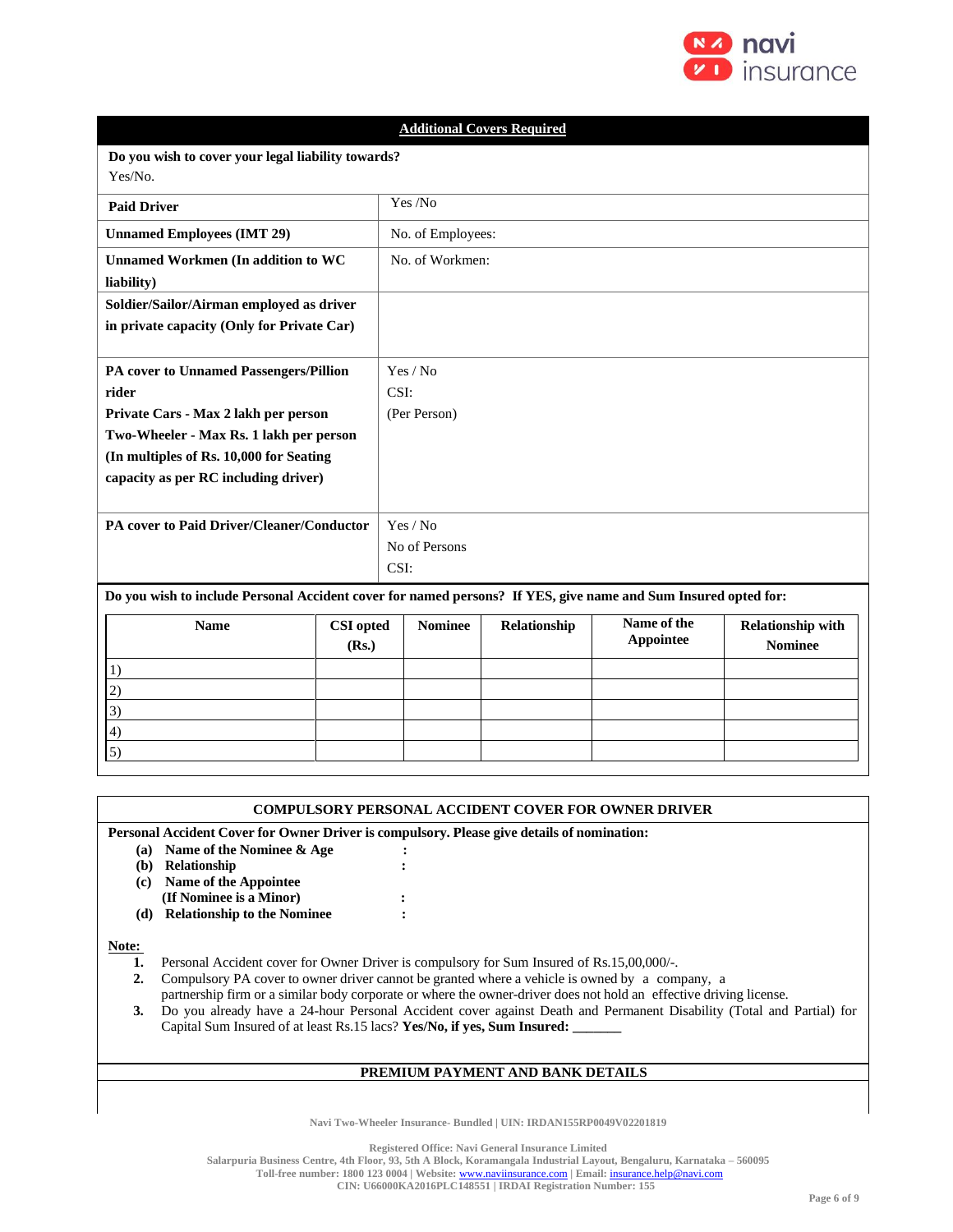

| Payment Option:                                                                                                                                                                                                                                              | Cheque<br>Debit Card                            | П<br>П | Demand Draft<br>Credit Card                                                                                                                                                                                                         | п<br>П           | Fund Transfer                                    | П                    | Pay Order                                    | $\Box$ |
|--------------------------------------------------------------------------------------------------------------------------------------------------------------------------------------------------------------------------------------------------------------|-------------------------------------------------|--------|-------------------------------------------------------------------------------------------------------------------------------------------------------------------------------------------------------------------------------------|------------------|--------------------------------------------------|----------------------|----------------------------------------------|--------|
| Premium Amount:                                                                                                                                                                                                                                              | ₹                                               |        |                                                                                                                                                                                                                                     | Amount in Words: |                                                  |                      |                                              |        |
| For Cheque/DD/PO (Payable in favour of Navi General Insurance Company Limited)<br>÷                                                                                                                                                                          |                                                 |        |                                                                                                                                                                                                                                     |                  |                                                  |                      |                                              |        |
| <b>Account Holder Name</b><br><b>Instrument Number</b>                                                                                                                                                                                                       |                                                 |        |                                                                                                                                                                                                                                     |                  | <b>Instrument Date</b>                           | <b>Contractor</b>    |                                              |        |
| <b>Instrument Amount</b>                                                                                                                                                                                                                                     |                                                 |        |                                                                                                                                                                                                                                     |                  | <b>Bank Name</b>                                 | $\ddot{\phantom{a}}$ |                                              |        |
| Credit/Debit Card No.<br>Fund Transfer/Wallet                                                                                                                                                                                                                | $\ddot{\phantom{a}}$<br>: Name of Bank/Wallet   |        |                                                                                                                                                                                                                                     |                  | <b>Expiry Date</b><br><b>Transaction Number:</b> |                      | the control of the control of the control of |        |
| <b>PAN Number</b><br>Note:<br>As per the Regulatory requirements, we can affect payment of the refund (if any) and or claims only through Electronic Clearing                                                                                                |                                                 |        | $\ddot{\cdot}$ . The contract of the contract of the contract of the contract of the contract of the contract of the contract of the contract of the contract of the contract of the contract of the contract of the contract of th |                  | <b>TAN Number</b><br>$\sim 100$ M $_\odot$       |                      |                                              |        |
| System (ECS) / National Electronic Funds Transfer (NEFT) / Real Time Gross Settlement (RTGS) / Interbank Mobile Payment<br>Service (IMPS). If the premium payment mode is other than cheque, please provide your account details as mentioned below for      |                                                 |        |                                                                                                                                                                                                                                     |                  |                                                  |                      |                                              |        |
| refund purposes.<br>Account No.                                                                                                                                                                                                                              |                                                 |        |                                                                                                                                                                                                                                     |                  | <b>IFSC/MICR Code</b>                            |                      |                                              |        |
| <b>UPI ID</b>                                                                                                                                                                                                                                                |                                                 |        |                                                                                                                                                                                                                                     |                  | <b>Branch Name:</b>                              | ÷                    |                                              |        |
| Type of Account                                                                                                                                                                                                                                              | $\mathcal{I}^{\mathcal{I}}$ .                   |        | Saving Bank's Account<br>Others (Please Specify)                                                                                                                                                                                    | $\Box$           | $\Box$ Current Account                           | $\Box$               |                                              |        |
| ELECTRONIC INSURANCE ACCOUNT DETAILS OF PROPOSER                                                                                                                                                                                                             |                                                 |        |                                                                                                                                                                                                                                     |                  |                                                  |                      |                                              |        |
| (Email Id is mandatory)                                                                                                                                                                                                                                      |                                                 |        |                                                                                                                                                                                                                                     |                  |                                                  |                      |                                              |        |
|                                                                                                                                                                                                                                                              |                                                 |        |                                                                                                                                                                                                                                     |                  |                                                  |                      |                                              |        |
| Do you have an EIA<br>If No, do you wish to apply for EIA $\Box$ Yes $\Box$ No<br>$\sim 1000$ km s $^{-1}$<br>$\Box$ Yes $\Box$ No                                                                                                                           |                                                 |        |                                                                                                                                                                                                                                     |                  |                                                  |                      |                                              |        |
| $\iff \qquad \qquad \iff \qquad \qquad \Rightarrow \qquad$<br>If Yes, please quote the EIA number<br>$\left\langle \left\langle \begin{array}{c} \end{array}\right. \right. \right\rangle$<br>If applied, please mention your preferred Insurance Repository |                                                 |        |                                                                                                                                                                                                                                     |                  |                                                  |                      |                                              |        |
|                                                                                                                                                                                                                                                              | Email Id (Registered with Insurance Repository) |        |                                                                                                                                                                                                                                     |                  |                                                  |                      | $\iff \qquad \qquad \Longrightarrow$         |        |
| Your Policy will be credited in your EIA account and your address details as mentioned in the EIA shall override the address provided                                                                                                                        |                                                 |        |                                                                                                                                                                                                                                     |                  |                                                  |                      |                                              |        |
| in this proposal for Insurance. We request you to inform the Repository of any changes in the details immediately.                                                                                                                                           |                                                 |        |                                                                                                                                                                                                                                     |                  |                                                  |                      |                                              |        |
|                                                                                                                                                                                                                                                              |                                                 |        |                                                                                                                                                                                                                                     |                  |                                                  |                      |                                              |        |

**Navi Two-Wheeler Insurance- Bundled | UIN: IRDAN155RP0049V02201819**

**Registered Office: Navi General Insurance Limited**

**Salarpuria Business Centre, 4th Floor, 93, 5th A Block, Koramangala Industrial Layout, Bengaluru, Karnataka – 560095**

**Toll-free number: 1800 123 0004 | Website:** [www.naviinsurance.com](http://www.naviinsurance.com/) **| Email:** [insurance.help@navi.com](mailto:insurance.help@navi.com) **CIN: U66000KA2016PLC148551 | IRDAI Registration Number: 155**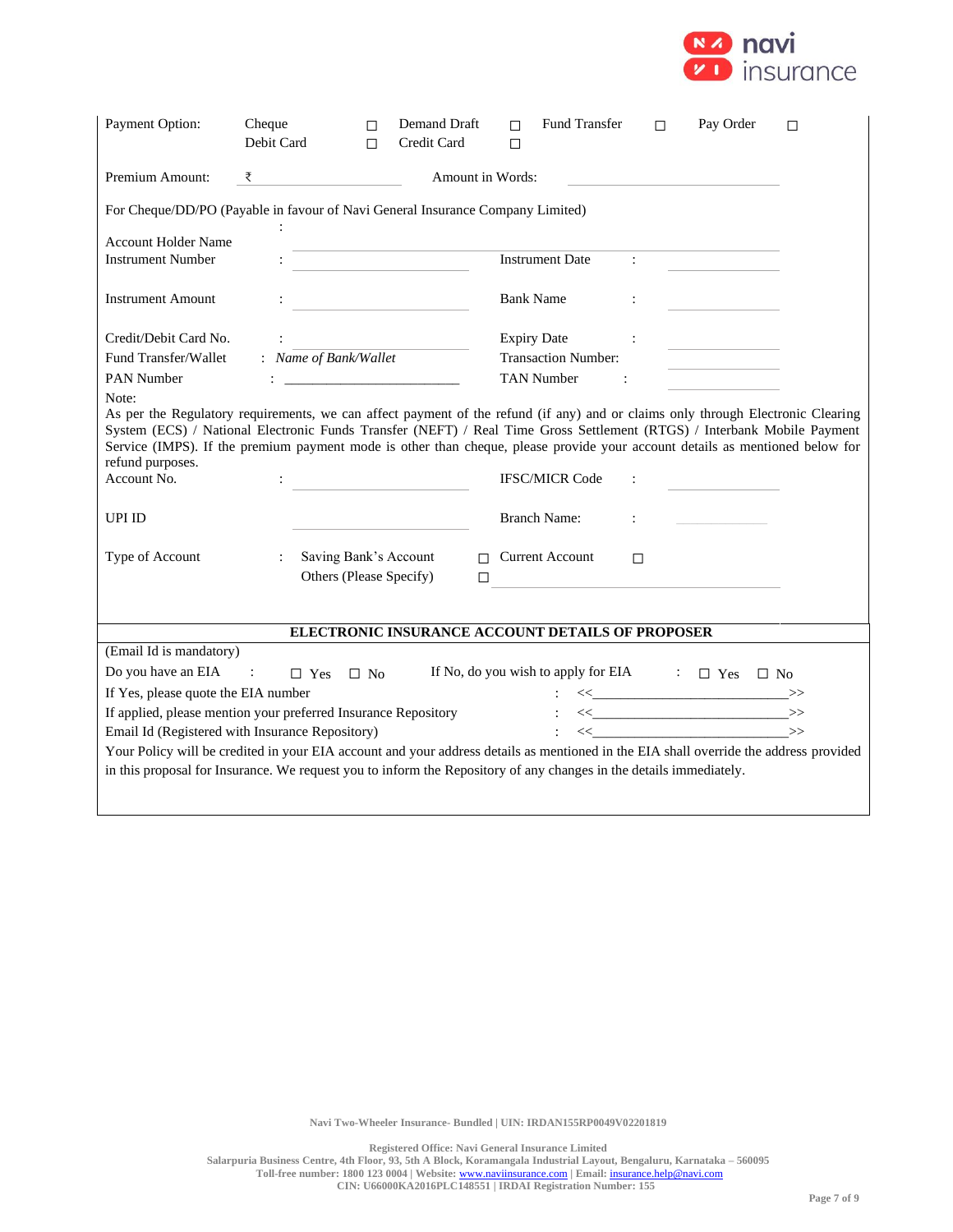

## **Declaration**:

"I/We desire to insure with NAVI GENERAL INSURANCE LIMITED ("Company") in respect of the vehicle described in this proposal form and statements contained herein, shared by me digitally or otherwise either through Company website, emails, Mobile application or any such mode of communication are true and accurate representations.

I/We undertake and confirm that:

- a) If any of the statements made herein are found to be false or incorrect, the benefits under this policy would stand forfeited.
- b) This application and declaration shall be promissory and shall be the basis of contract between me/us and the Company.
- c) I/We have read and understood the coverages, the terms and conditions and accept the Company's policy of insurance along with said conditions. .
- d) If any additions or alterations are carried out by me/us in this proposal form or if there is any change in the information submitted by me/us after the submission of this proposal form, then the same would be conveyed to the Company immediately, failing which the benefits under the policy would stand forfeited.
- e) The Company may take appropriate measures to capture the voice log for all telephonic transactions carried out by me/us as required by the procedure/regulations internal or external to the Company and shall not hold the Company responsible or liable for relying/using such recorded telephonic conversation.
- f) The insurance would be effective only on acceptance of this application by the Company and the payment of requisite premium in advance. In the event of non-realization of the Cheque or non-receipt of the amount of premium by the company, the policy shall be deemed cancelled "ab initio" and the Company shall not be responsible for any liabilities of whatsoever nature under this policy.
- g) I/We agree to receive "Certificate of Insurance and Policy Schedule" only and shall access the policy terms, conditions and exclusions on the company's website.
- h) I/We hereby confirm that all premiums have been/will be paid from bonafide sources and no premiums have been/will be paid out of proceeds of crime related to any of the offence listed in Prevention of Money Laundering Act, 2002. I understand that the Company has the right to call for documents to establish sources of funds.

## **Declaration for No Claim Bonus (if NCB claimed but confirmation from previous insurer not submitted).**

I/We declare that the rate of NCB claimed by me/us is correct and that NO CLAIM has arisen in the expiring Policy Period (Copy of Policy enclosed). I/We further undertake that if this declaration is found incorrect, all benefits under the Policy in respect of Section I of the Policy will stand forfeited.

**Place:**

**Date: Signature of Proposer**

| <b>INTERMEDIARY DETAILS (FOR OFFICE USE ONLY)</b>                                                |                                     |  |  |
|--------------------------------------------------------------------------------------------------|-------------------------------------|--|--|
| <b>Branch Office</b>                                                                             |                                     |  |  |
| <b>Branch Code</b><br>the control of the control of the control of the control of the control of | Intermediary Name                   |  |  |
| Business Sector Urban/Rural/Social                                                               | Intermediary contact Number         |  |  |
| Point of Sale Person Name                                                                        | Point of Sale Person Contact Number |  |  |

**Navi Two-Wheeler Insurance- Bundled | UIN: IRDAN155RP0049V02201819**

**Registered Office: Navi General Insurance Limited**

**Salarpuria Business Centre, 4th Floor, 93, 5th A Block, Koramangala Industrial Layout, Bengaluru, Karnataka – 560095 Toll-free number: 1800 123 0004 | Website:** [www.naviinsurance.com](http://www.naviinsurance.com/) **| Email:** [insurance.help@navi.com](mailto:insurance.help@navi.com)